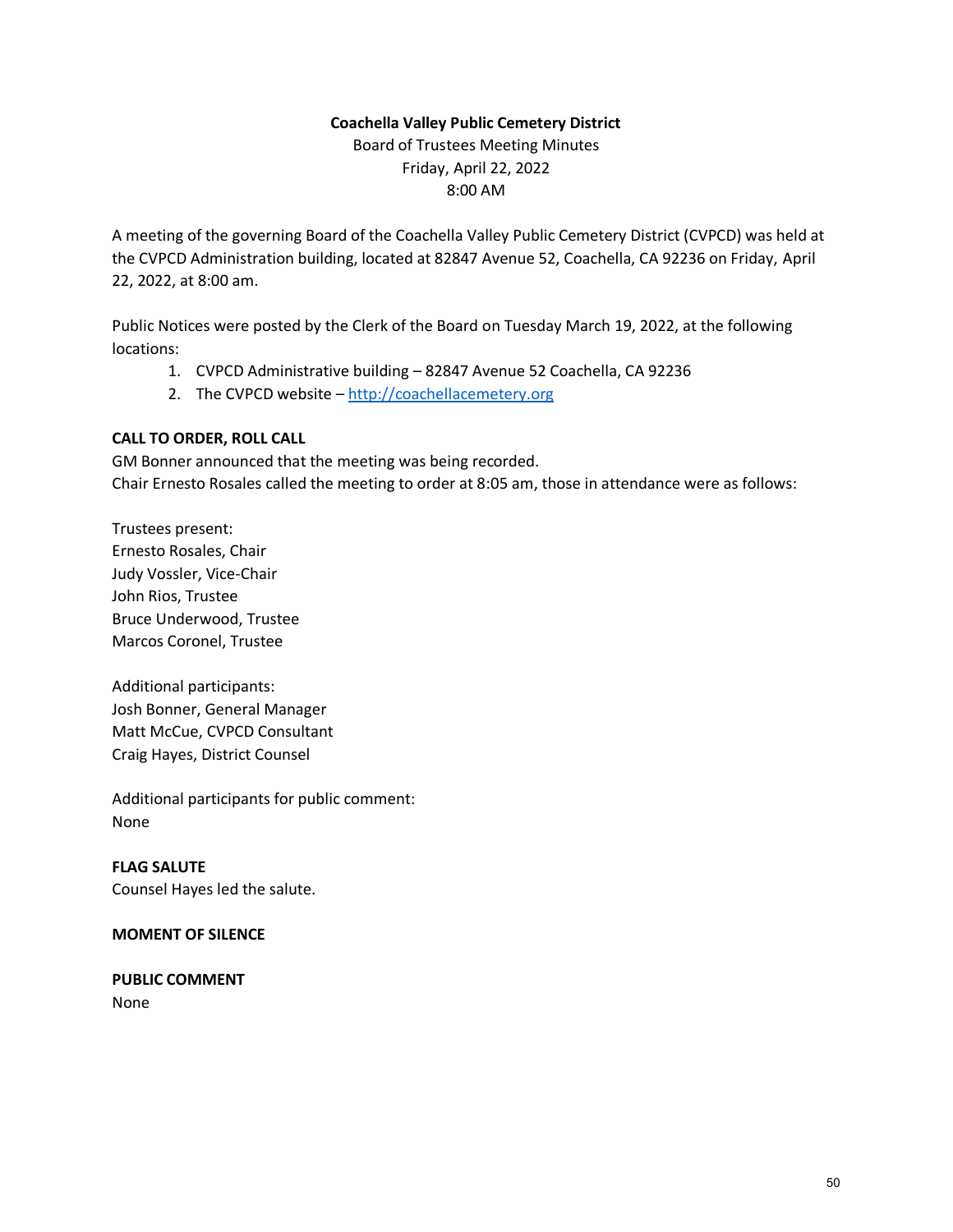### **ADDITIONS TO THE AGENDA**

None

#### **CONSENT CALENDAR**

- 1.1 Trustee Minutes
	- a. Regular Meeting April 1, 2022

| Motion:       | Underwood; Move to pass the consent calendar. |
|---------------|-----------------------------------------------|
| Second:       | <b>Rios</b>                                   |
| Yes:          | Rosales, Vossler, Rios, Underwood             |
| No:           | <b>None</b>                                   |
| Abstain:      | Coronel                                       |
| Motion passed |                                               |

#### **ACTION ITEMS**

2.1 Review of Cemetery Visitation Policies Cemetery Policies Governing Picnicking and Grave Site Memorials

> GM Bonner reviewed the staff report. Discussion ensued. The discussion resulted in the Board giving staff direction to research the following subjects and return to the Board with an implementation plan and cost analysis:

- Update policy to include additional memorial options at gravesite
- Restrooms open during cemetery grounds hours
- Cleaning service for the restrooms
- Additional security
- One-way ingress and egress lanes with one-way spike strips

Also, the Board directed staff to return with revised policies that reflect the following items not allowed on cemetery grounds:

- No ice chests
- No tables
- No canopies
- No illegal drugs or alcohol

### **TRUSTEE/GENERAL MANAGER COMMENTS**

None

Meeting was adjourned at 9:08 am.

#### **NEXT MEETING TIME, DATE AND LOCATION**

Friday, May 13, 2022 8:00 am Renaissance Esmeralda Resort & Spa 44400 Indian Wells Lane